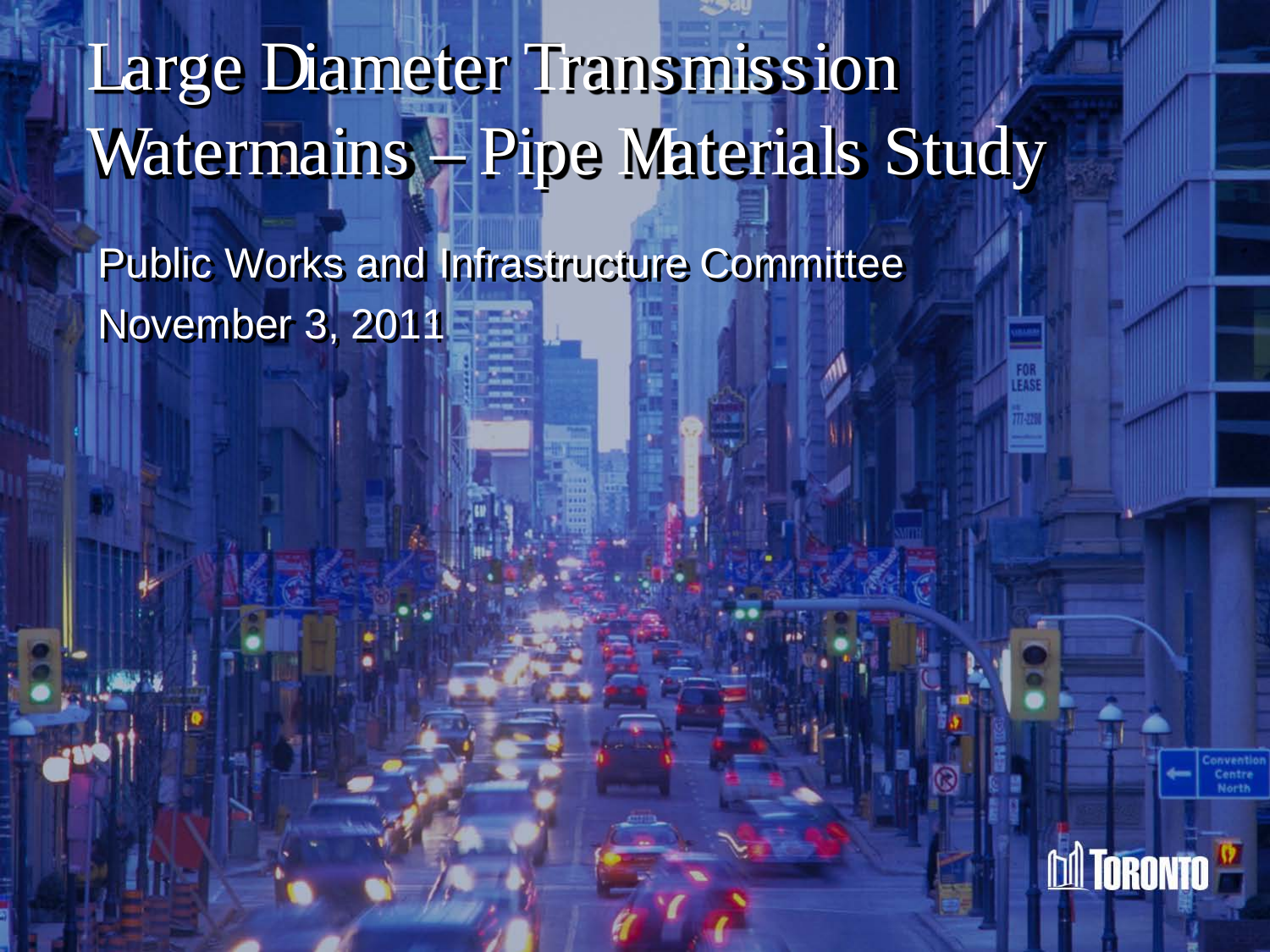

#### **Current City standard**

– Since 1950s, large diameter transmission watermains (750mm or larger) constructed of cement mortar lined, continuously welded steel pipe, fully encased in concrete

#### **Issues of concern**

- Significant infrastructure investment with bid prices ranging from \$10M to \$20M per kilometre
- Length of time required to construct current City standard watermain

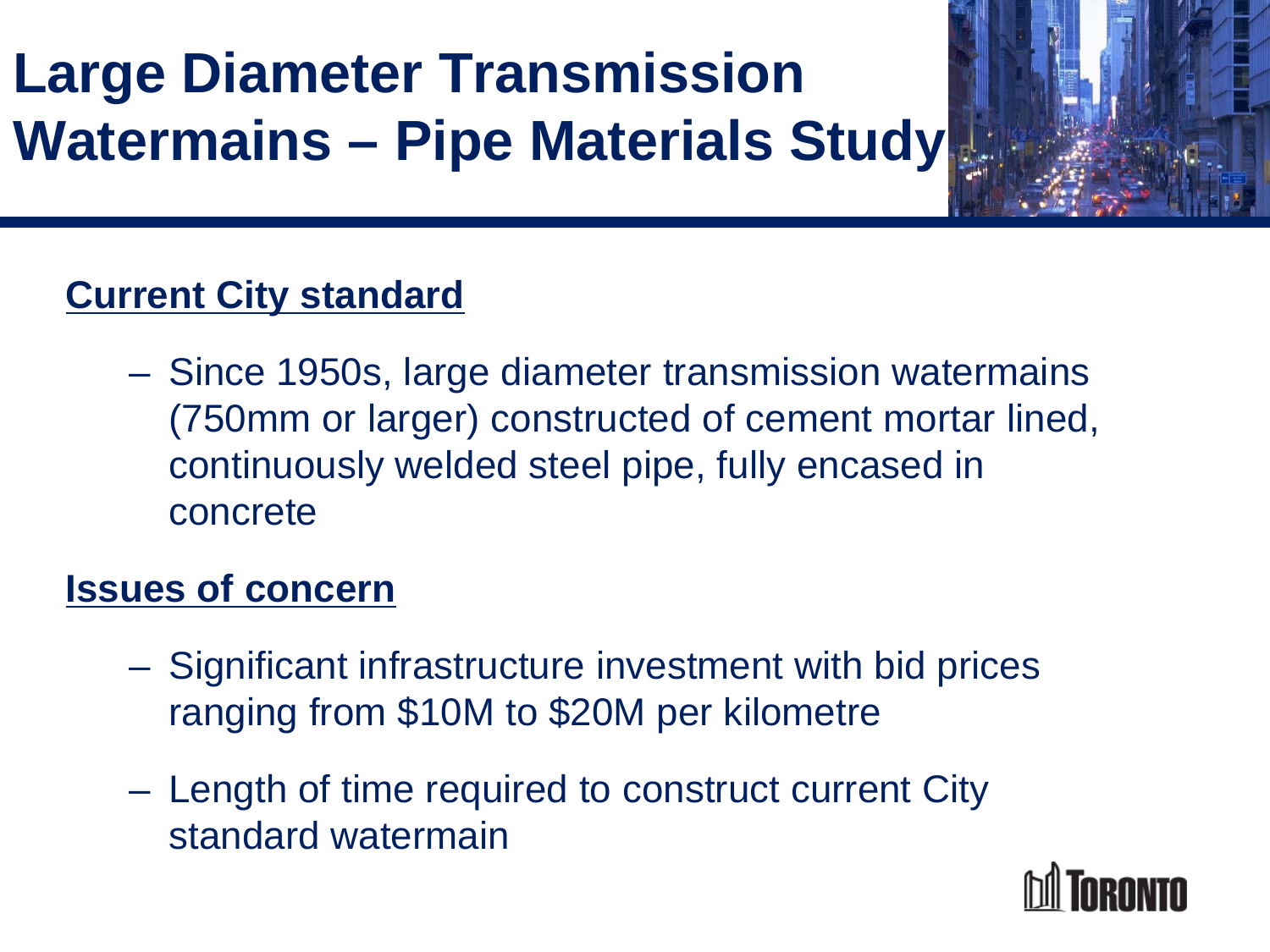

### **Recent study**

- City engaged Cole Engineering Group Ltd. to review current standard and complete:
	- a literature review across industry publications
	- survey Durham, York and Peel Regions on their use of concrete pressure pipe (all satisfied with pipe performance)
	- conduct a risk assessment workshop of design engineers
- Technical conclusion: while current standard is very durable, no one pipe material is better than another

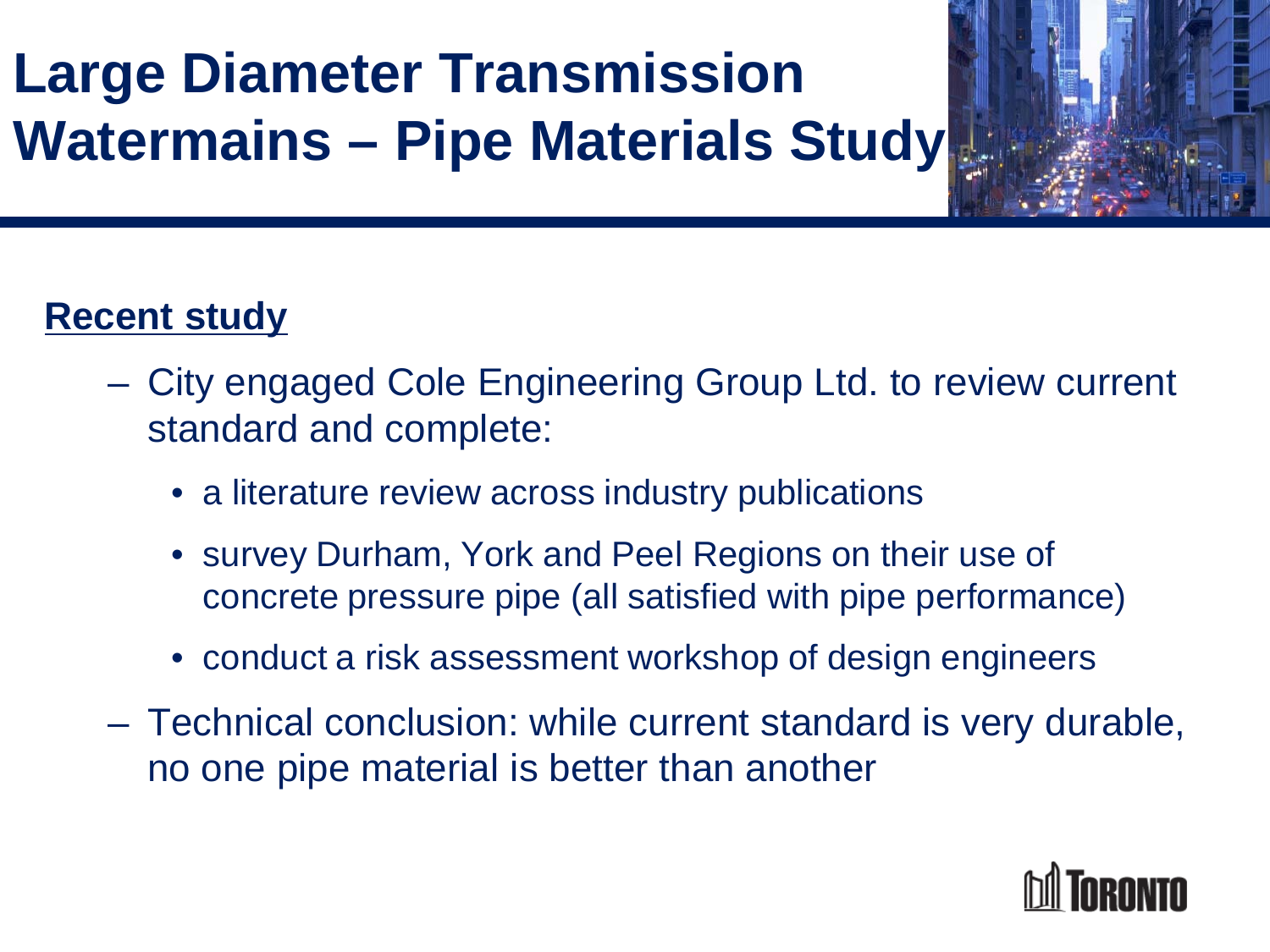

### **Study Recommendations**

- Future construction tenders should consider multiple pipe materials promoting competition and potential savings. Pipe materials to include:
	- pre-stressed concrete cylinder pipe (PCCP)
	- steel welded pipe
	- polyvinyl chloride (PVC)
	- high density polyethylene (HDPE)
	- continuously welded steel pipe with mortar lining (current standard)

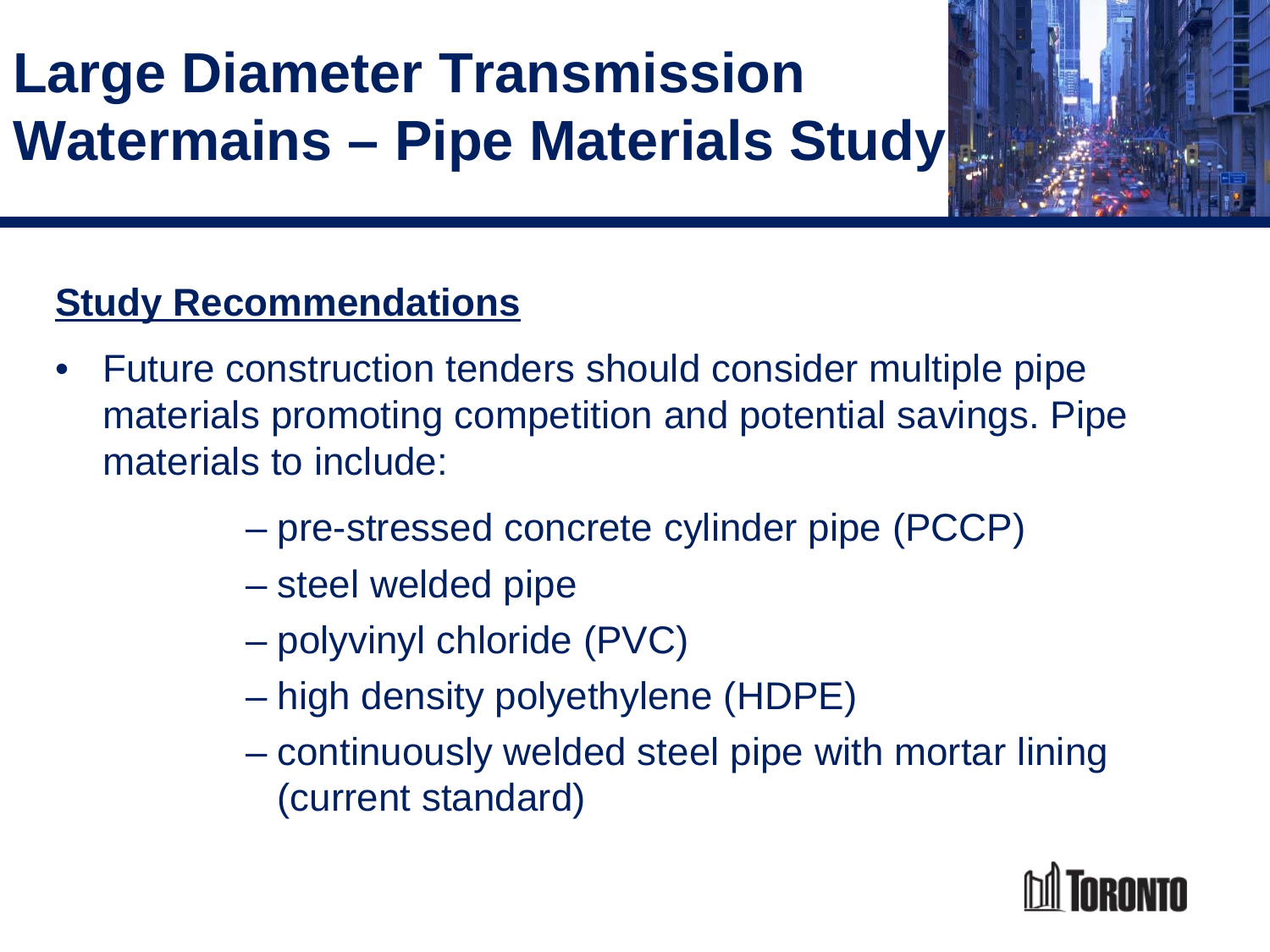

Pre-stressed concrete cylinder pipe (PCCP)



Polyvinyl chloride (PVC)

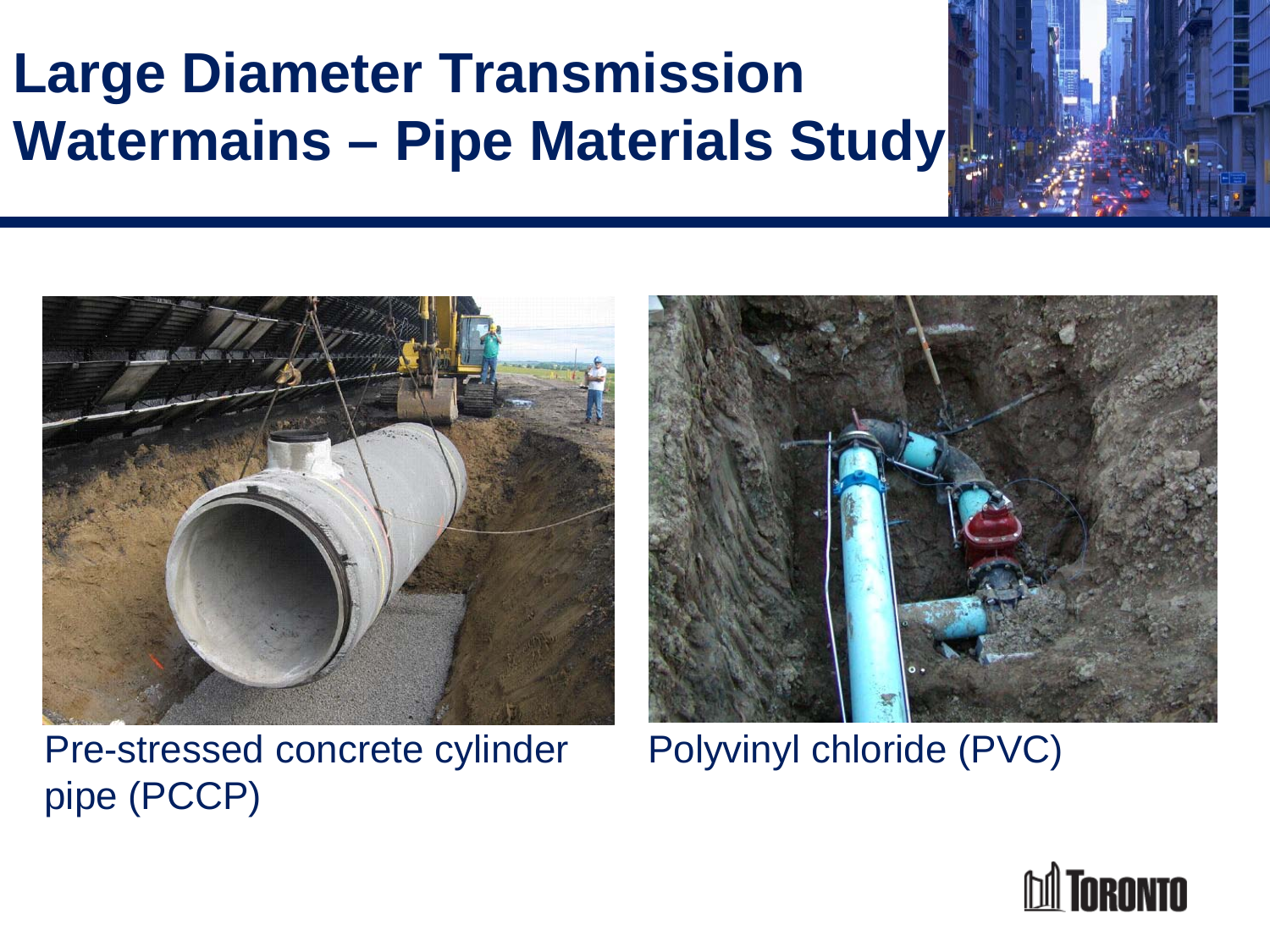

High density polyethylene (HDPE) Steel welded pipe (1650 mm



used for Neilson Road project)

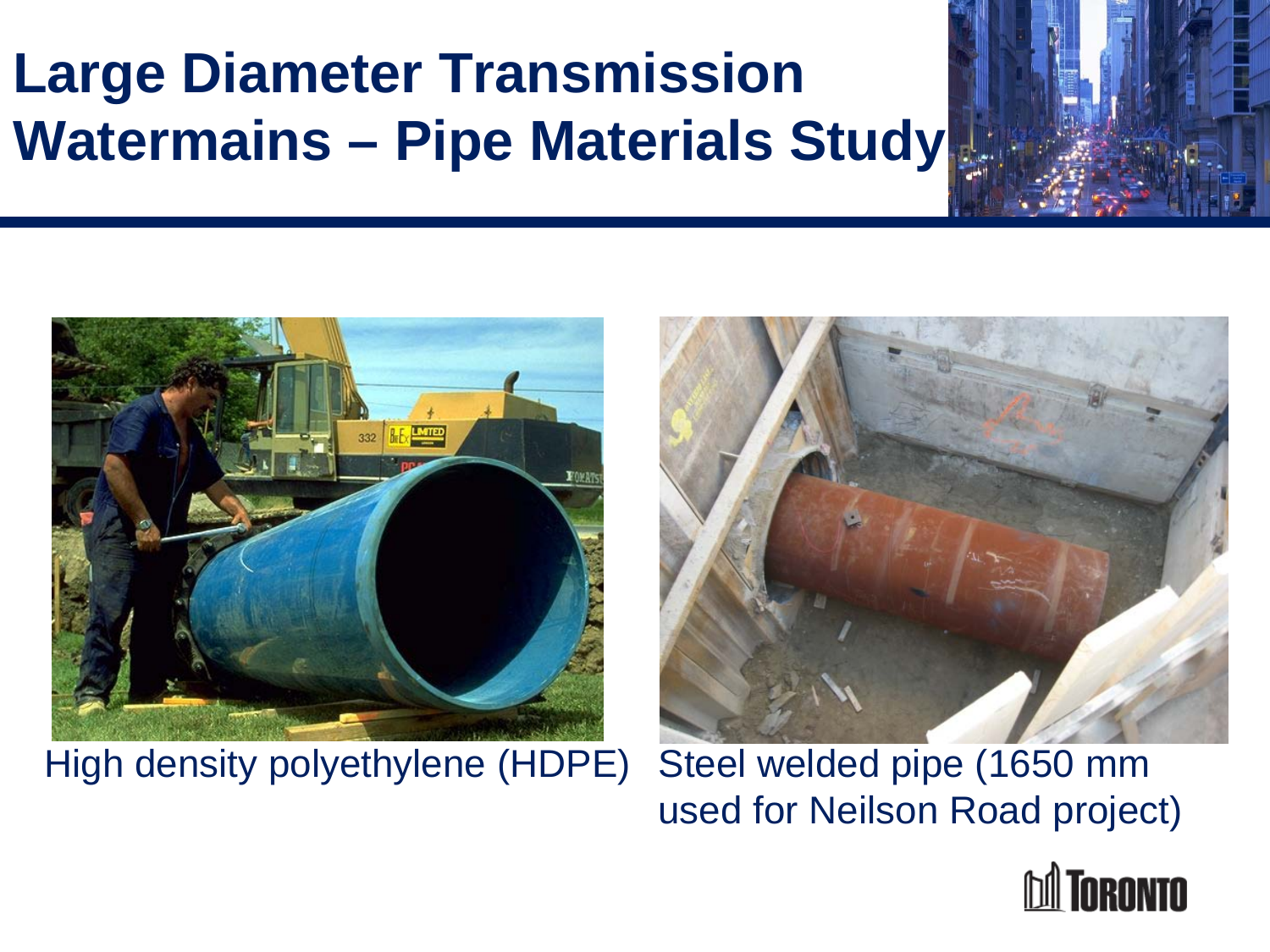



Avenue Road watermain replacement -- continuously welded steel pipe with mortar lining (current standard)